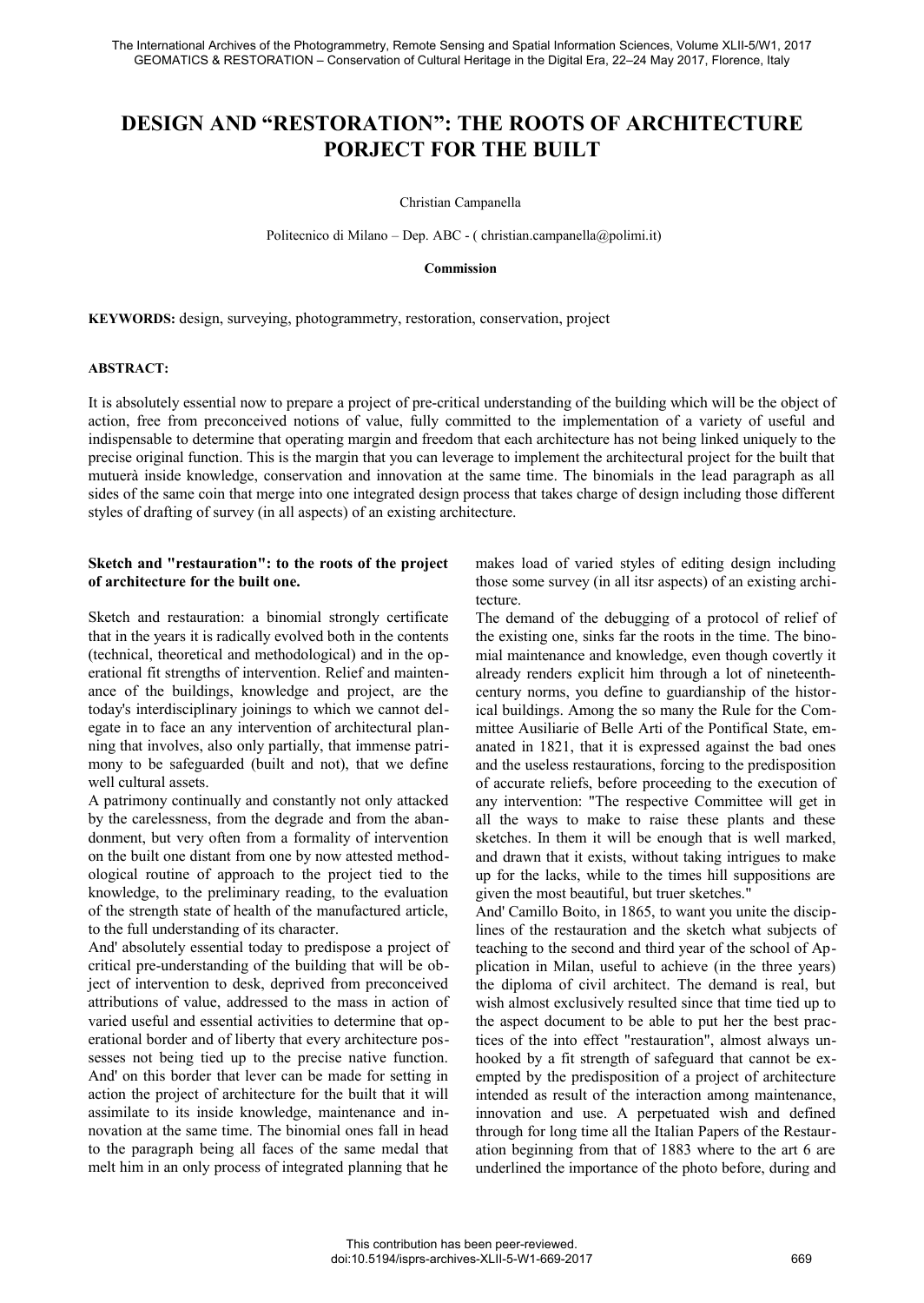after the jobs, of the relief and of the sketch which orchestrates essential useful to identify remaking, consolidations, changes removals, destructions. The same indications appear to the art 11 of the 1932 Paper, to the art. 9 of the Instructions for the 1938 monuments use, to the art. 16 of the Paper in Venice, to the art. 5 and to the enclosure b) of the Italian Paper of the 1972. And' the analogical and digital instrumentation that after sometime it constantly implements the bond between relief and project of maintenance, in special way through the evolution of the instrumentation of indirect (total stations, TLS, terrestrial photogrammetry) relief. In special way the contribution of the photo assumes in the years value which I document metric of the more and more "real" taking space field of the architectural reading, of the documentation, of the representation. It doesn't replace him with the sketch, or not from immediately, but it becomes in the time an important tool so much to give impulse and development to the relief photogrammetric beginning from 1851 straight more and more, through intersections in ahead in which the measures were gotten by the frames, even though with notable errors caused by the distorsion of the photographic objectives. The job and the constant search of a methodology able to numerically reproduce the dimensions of an object through the photo actually crossed the whole second halves the 800 and the first halves 1900 to the advent of the electronics that, beginning from the years '60 of 900, gave a lot of impulse to the photogrammetry with equipments with great ability of calculation and small dimensions, actually to the advent and the development of the digital era.

Still today the binomial one "relief and restauration" it withstands inside the so many Laboratories of Restauration of our Italian Faculties of Architecture, but the concept of such interrelation has widened by now, arriving to adopt new terminologies (what relief and maintenance, survey and project of intervention for the existing building) having the meanings and the finalities of it well clear: the survey what together of practical and analytical operations to perform him to determine the specificities of an object; the survey which picked up systematic of individual observations of a collective phenomenon to draw dates statistic of it that concern the same phenomenon. Survey therefore what operational action directly performed, as a document complex, not end to himself, able to pick up and to transmit data base of the cognitive trial of the building. Point of departure of a methodological run that it takes sprout from the listening of the factory, of the subject of which it is composed, of the problems that bother it, so that to draw indications of it useful to the predisposition of the project of intervention, to transmit in use what today it results abandoned or under used.

## **Survey and project.**

Unlike what can happen in a new building, in the preparation of the project of intervention for the existing building, the manufactured article assumes the role of actor protagonist, carrier of a lived of whom witness is directed. As such, functionalized can be considered and valorized only through a "listening" careful.

To listen to the subject, a place, a simple or complex architecture seems an insane action, almost incomprehensible imagining the world of the existing building as immovable property atonic place of the way of living. So it is not, the subject is in continuous movement, it is in constant vibration, uninterruptedly transformed by lights and shades that minute is run after after minute, from the use in continuous mutation, to flow and to flow out some man that marks it, consumes it, transforms it instant after instant. All it takes is observing for lowering in the reality of a place, it needs enter to make part gathering of it of it the humor that is it really, developing in first analysis an activity of listening that it hardly succeeds selective in how much incapable to accomplishedly define of it and physically the contours. The reading that achieves won't be able not to keep in mind of it of the strong empathy (positive or negative) that this phase must be able to activate with the place object of job. The listening can perhaps be defined the antechamber of entry to the reading of the physical reality, borrowed by the structural and interpretative filter of the perceptive reality that we obviously succeed in gathering and to understand through the sensitive organs.

It enters so in game a moment interlocutory carrier for its nature of two consequent phases of analysis: an initial "passive" and the other, necessarily following, "active." The first moment acquires a value maieutica and therefore as such, not to lose any information, doesn't exclusively assemble him on the single manufactured article, but it is necessarily expressed, at least in a first phase, to ampler staircase. The relief, before defining the characteristics metric, morphological and materics of a building must be dealt with the context up to the urban staircase, in which the object is inserted, of which it is active part. This ample approach contributes besides (often in conclusive way), to the definitive choice of a possible use, conferring to the option territorial legitimacy. The object will speak so of itself, of its around and of the relationships away, street more and more external through which can have arrived to acquire value of system in urban-territorial relationships, as instead you can underline how much these relationships have been denied. Never as in this case necessity is underlined to proceed through a deductive reflection that allows to reach, through a mediate inference, from a general state to a particular conclusion. The first moment, if assumed with the maximum respect for the manufactured article, also making itself load of the intrinsic characters to the planner, it can bring to answers of intervention from the intense contents, formal, technological, compositive, distributive. It goes therefore considered as a real occasion of analysis, promoter often significant design ideas. An analysis that dilates it, to the continuous search of information (but also of stimuli and suggestions), through the historical search, the diagnostic preventive, the scientific investigation, the identification and quantification physical-chemistry. All operations preparatiry to the planning, that it ask for the involvement of specific professionalism able to elaborate data, analysis, schedature, reliefs type qualitative and quantitative. An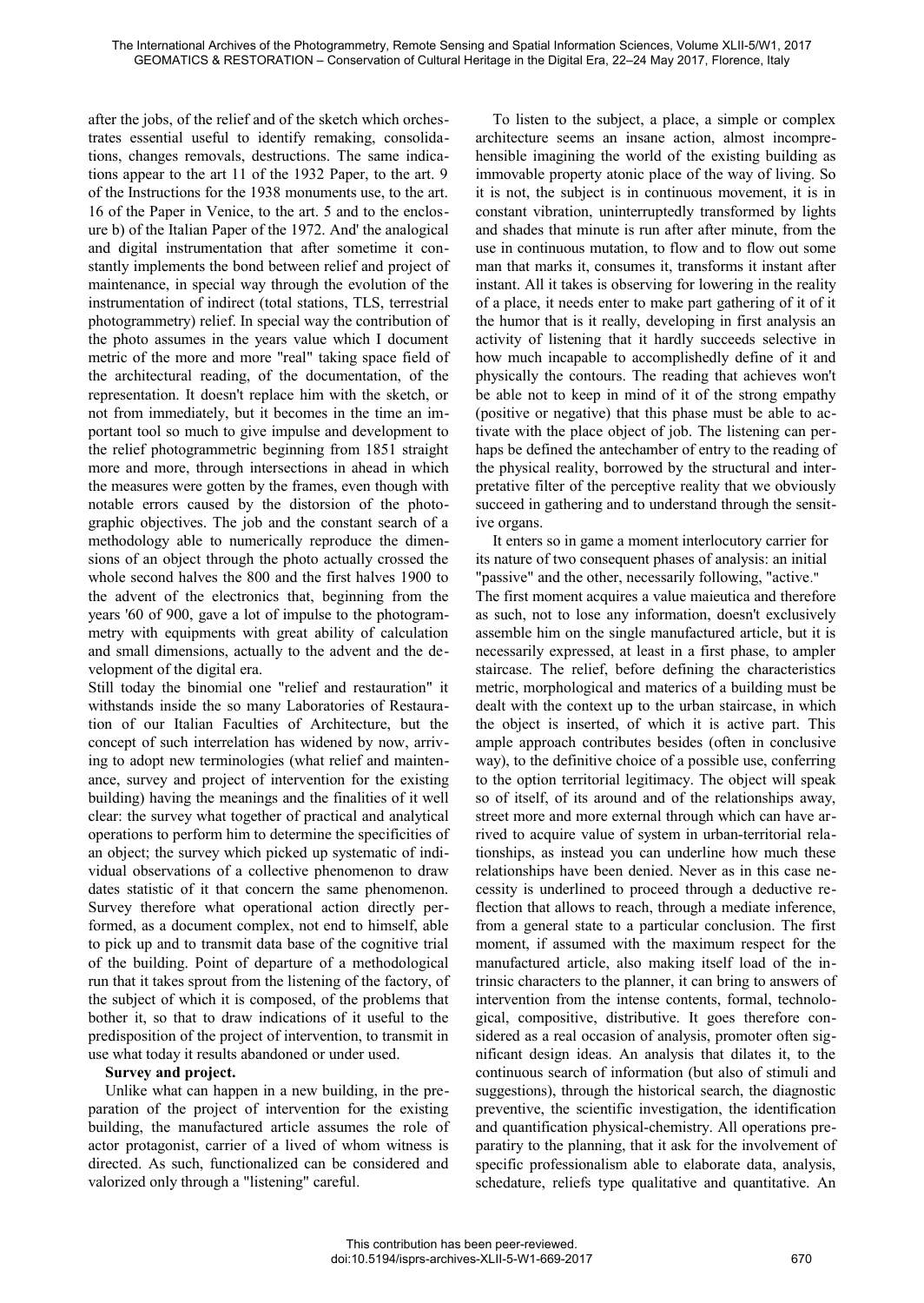unbelievable number of indications to be calibrated and to select, that become useful only once interrelate the one to the other bottom the control of a careful and aware direction.

The results of the country of diagnostic survey allow us to take full conscience of the strength state of any building, furnishing us indications on its geometric characteristics, physics and materics, on his proper real static abilities, performance, morphological and distributive.

They identify every time unusual quality, always defined by different factors, in degree to pilot the design choices, confirming the oneness of every single building. The continuous listening, the reading of the subject and the signs that brings engraved, the understanding and the taking of action of the formal complexity, architectural and tipologicas of a manufactured article certainly amplify a degree of confidence with the useful circumferentor / planner to fully understand its character.

You underlines as the necessity to have to intervene on a degraded building makes this careful phase decisive "passive" of relief. Decisive in how much, a final synthetic image must define, choices must be made and to take decisions on thing and as to purely return not only the useful in relief data from the quantitative point of view, but also what clear qualitative expression, performance, morphological of an architecture that we obstinately want to preserve and to the meantime to innovate returning it to the contemporary use.

Well it renders explicit it in this way as the final objective of the relief both that to meet in an operational project, where only the hold relationship among the two phases comes to qualify her both, conferring them a specific and independent disciplinary character, always corrections subject and adjustments that become meaningful really for their systemic value. In this context the characteristic of their continuous becoming finds space of expression and meaning of intents.

To the first moment it will evidently follow the phase "active" in which must be made to yield the precedent listening, to allow this point a graphic restitution the most complete possible, that to the intervention.

The staircase of restitution to use him, in the field of the maintenance of the built one, it doesn't represent a secondary choice, already constituting a variable to the precision and the close examination possible. You so immediately reaches the first compromise to which you then to wheel all the others, what: the type of graphics to be gotten a job, (both for the geometric relief and for that pathological and materic relief) the staircase, the choice of the particular ones to be underlined, the definition of the photographic restitution, the quantity of the acquirable information. And still, the use of new tools of survey expeditious, software specific and of the electronic elaboration in continuous evolution, but not yet completely in degree (in the field of the "architectural restauration") to manage the vast complexity of the data noticed to correlate him among them. Today, the geomatica is for instance, able to furnish a great massive structure of information allowing us to reproduce sophisticated three-dimensional models of whole buildings or part of them more and more. And' a tool still in full evolution that can certainly reveal useful in the and for the development of the project for the existing building. A project that obviously you cannot be exhausted in the simple treatment of the surfaces, but that you must go over dealing itself with the tied up matters to the improvement and the consolidation of the structures, of the use, of the new function, of the relationship with the new one that inevitably it will go to contaminate the building object of intervention. A relationship that today we plan and we dimensionally represent or three-dimensionally unhooked by the facies of the factory for the most part producing abstract models if not nearer rendering to a cartoon that to the reality.

The tied up evolution then to the systems of survey and restitution (photogrammetry, laser scanners, photographic straightening, 3D) it is developing through also the employment of the BIM (Building Information Modelling), been born and developed its for the planning ex novo, but to appraise, to experiment and to also apply to the existing housebuilding being the representation of a model of different data of a building reported to the different disciplines that define it. The contained data in the model, in the case of degrade existing architectures, in comparison to a new construction, they multiply him in how much they define all the information concerning a specific component of the building in matter rich of variable specific case by chance. And' an evolution, not certainly simple, to wish being besides able the system to manage The cycle of life of the work from the desgin phase, through the phase of realization, up to that of use and maintenance.

The type of the factory, its character, its subject, its morphology they ask even more however, they ask solutions that only the same factory is able to produce founded upon its volumes, its spaces its distribution that we are able to gather and to absorb only and exclusively from its investigated roots and you represent through the survey / revelation of the whole and only palinsest that defines it in the space.

From these bases, this second phase "active" it will assume away, by strong design value resulting what first fit strength of safeguard, able to dictate the rules, before, during and after possible operations of maintenance, qualification and use to perform him on the existing architetcture.

The minute reading, the knowledge of the folds of every single building they will become the true points of departure and strength of the project of architecture for the existing building, it is the development of a sort of architectural SWOT able to gather points of strength and weaknesses, opportunity and threats that go to define its vocation, the real functional potentiality, the border besides which it is easy to slip, from a side conferring to the object an extreme dowry of character that can conduct it to a sort of hibernation, actually to the revival than it is lost, to the reconstruction in style of the "good season" (the happiest) of its existence. From the other to assume him as pretext to underline and to implement unlikely contemporary (next to, in overlap, in substitution) realizations,